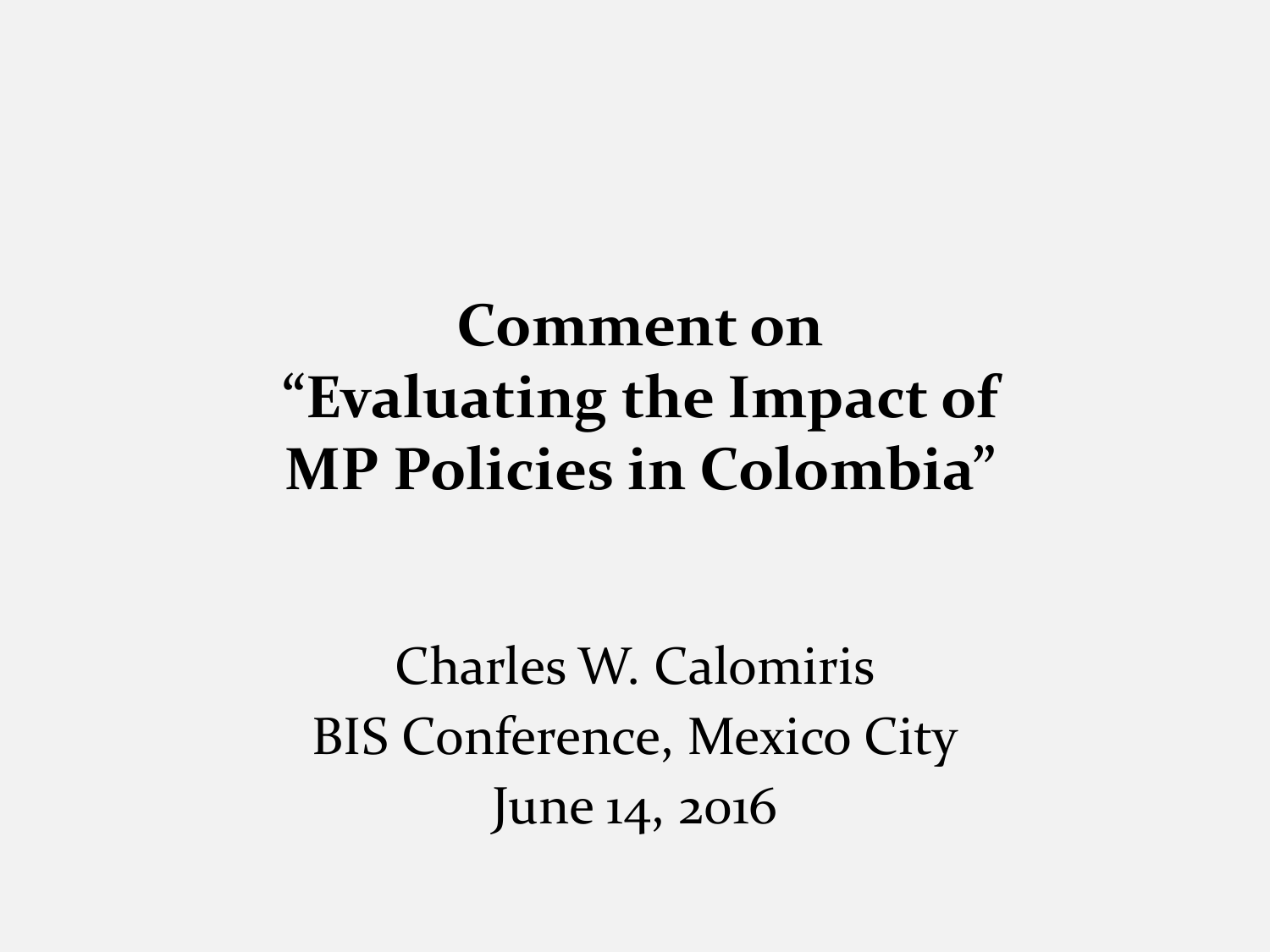# **Colombia Example**

- *EMs have greater need for MP policy* – Capital flows can drive huge credit shifts – Foreign currency mismatches
- *Colombia's strong evidence on MP tools* – Many tools used proactively after failure of monetary policy  $(400 bps)$  with success
- *Its environment is not representative of EMs*
	- Cooperative, credible institutional environment
	- Uribe's leadership, lessons of 1990s crisis
	- Inflation targeting/flexible exchange rate
	- Disciplined banks, limited insurance and LOLR
	- Fragile five is about weak institutions, forward looking uncertainty. Easier to do MP here.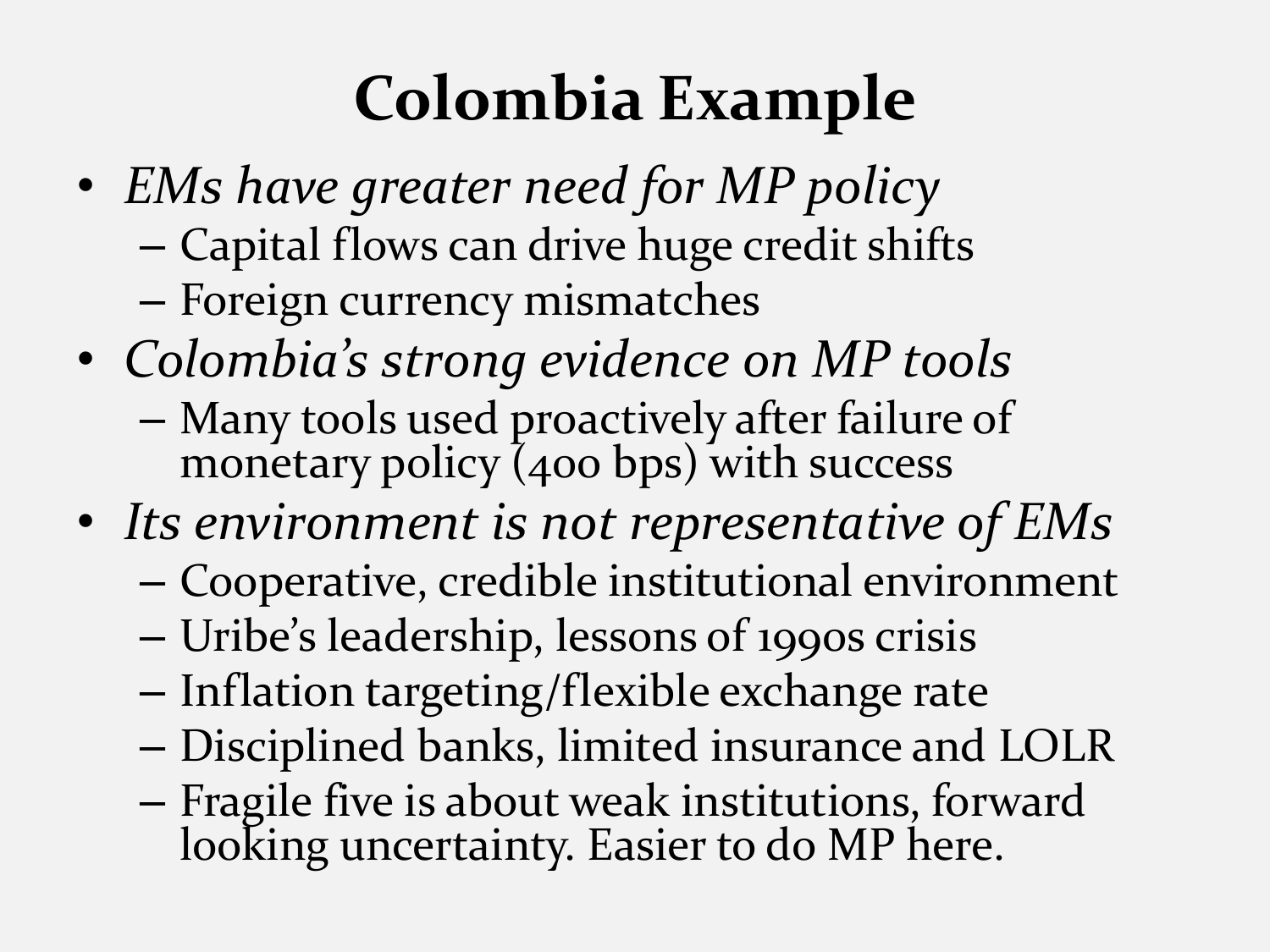# **Colombia Example (Cont'd)**

- May and July 2007 action responded to inflation acceleration, current account deficit doubling, ~30% loan growth, asset price appreciation
- Provisioning, reserve req., capital flows (huge rise in capital ratios)
- 2008 room to move, soft landing
- Successful loan growth slowdown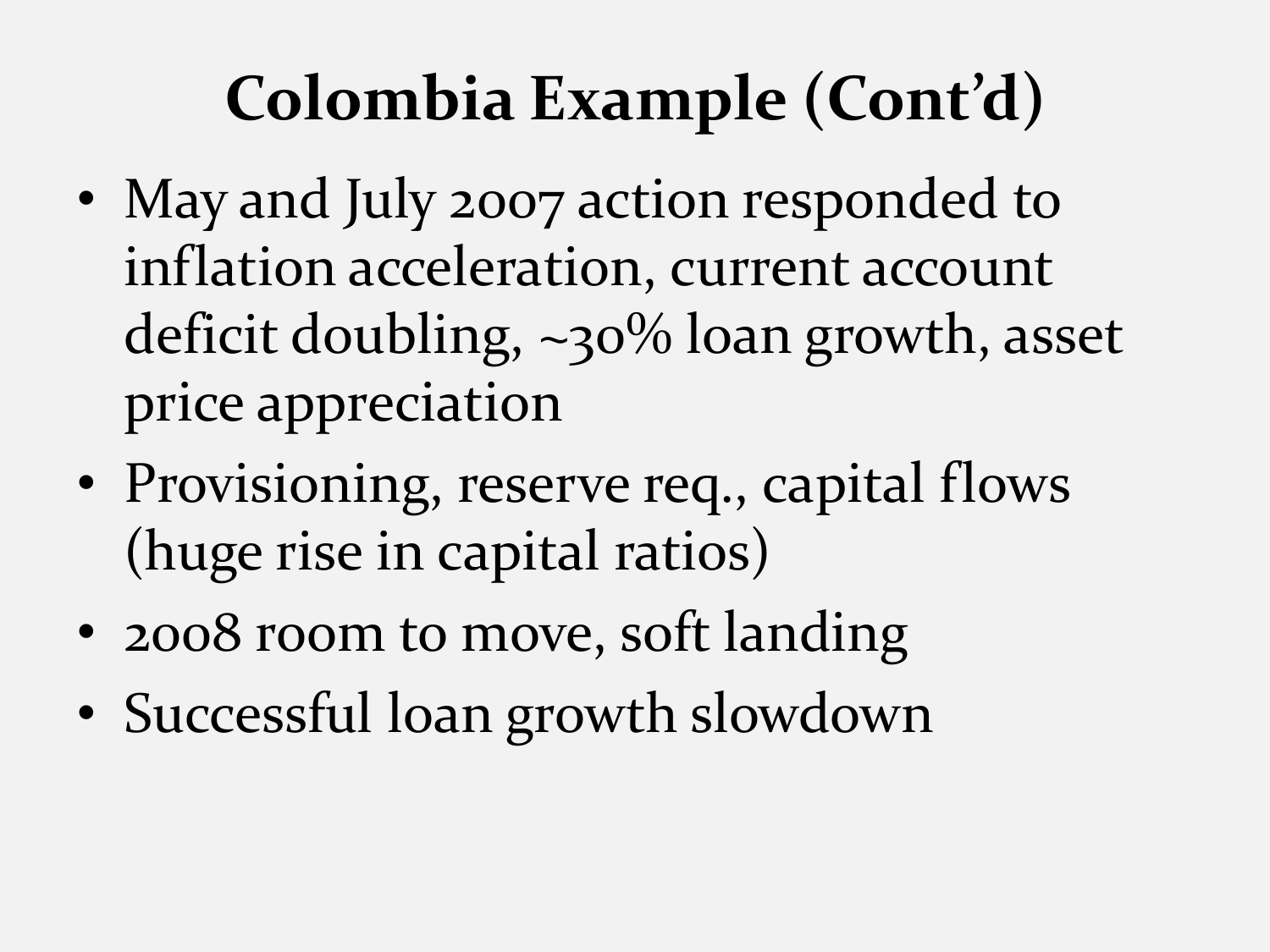# **This Study**

- This study uses micro data to gauge relative importance of each MP tool.
- Focus on responses in credit growth, pricing, and risk (loans and borrowers) using panel loan-level data approach.
- Findings are mixed, somewhat inconsistent, and sometimes puzzling.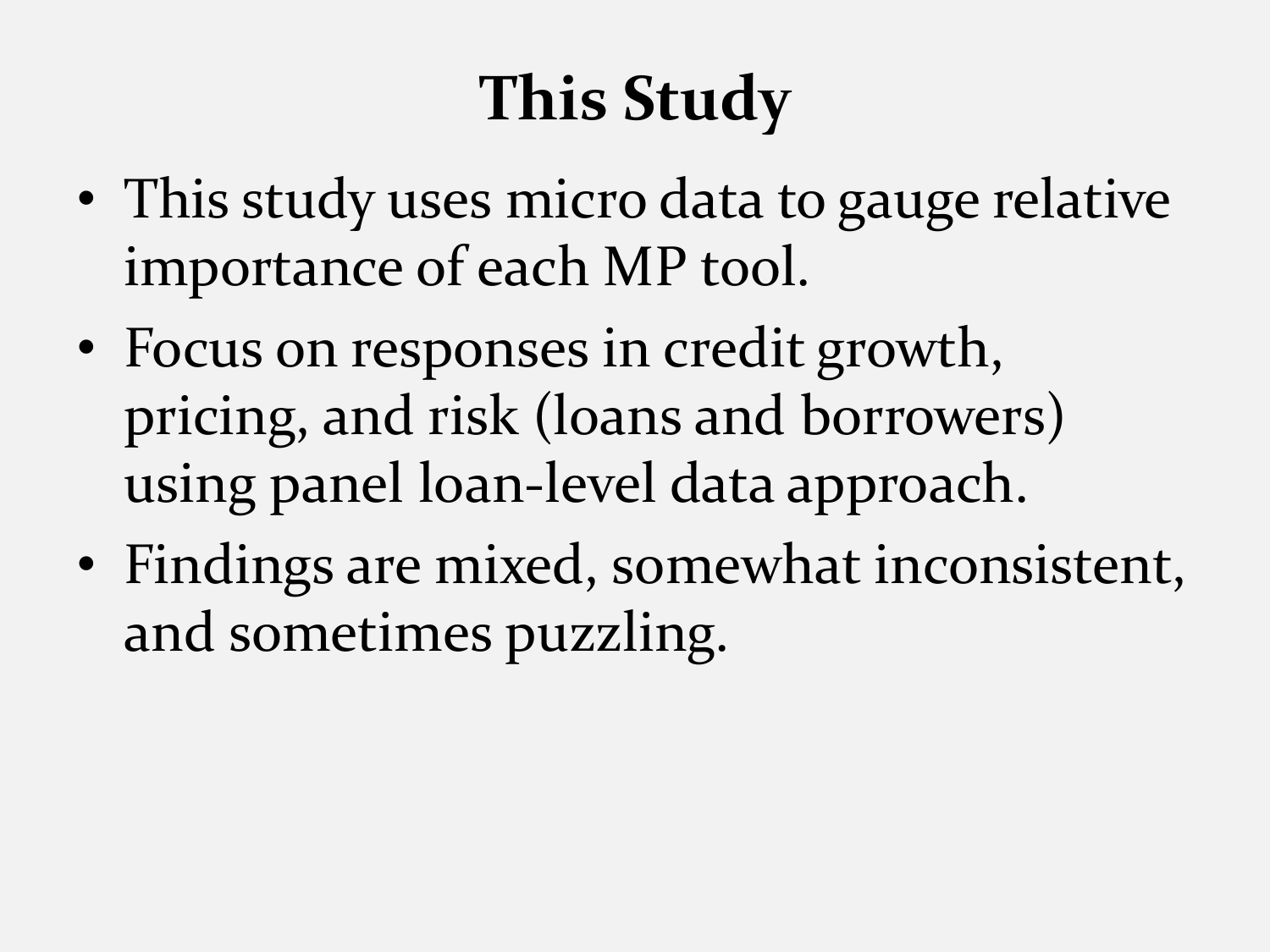# **Mixed and Puzzling Results**

- Provisioning affects credit growth and price
- Reserve requirement affects credit growth and price, but not price in sub-sample
- Foreign capital flow limits don't affect credit growth but do affect price
- Provisioning reduces risk, reserve requirement increases risk, neither is visible in sub-sample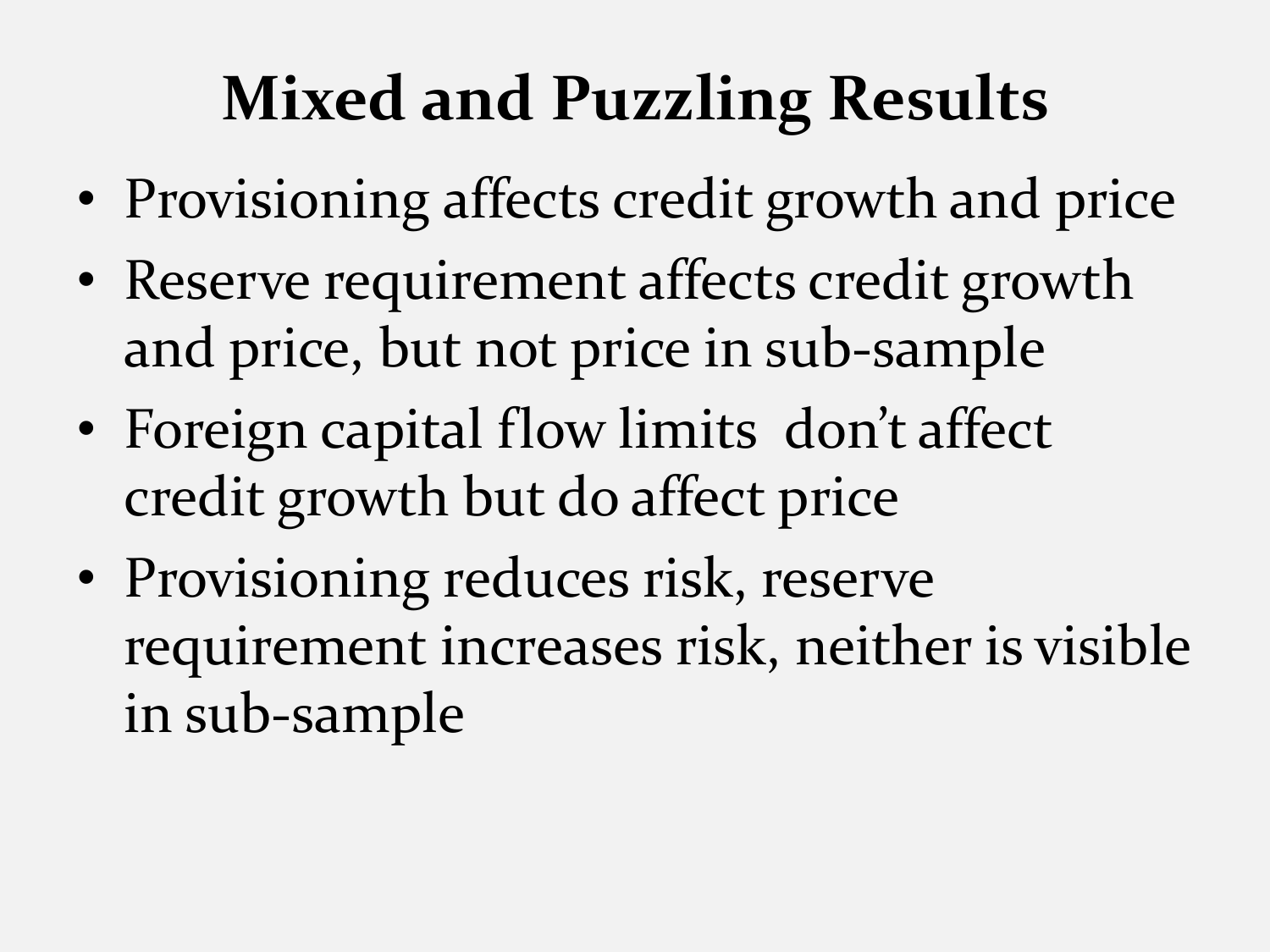# **Right Specifications?**

Several challenges

- Endogeneity of policy actions, one experiment, policy actions overlap in time
- Results are depending too much on simultaneous, one-time, endogenous aggregate annual variation which is hard to interpret. (Average price effects may be swallowed up by macro controls.)
- This is not similar to Jimenez et al. or Aiyar et al. which exploited cross-sectional variation.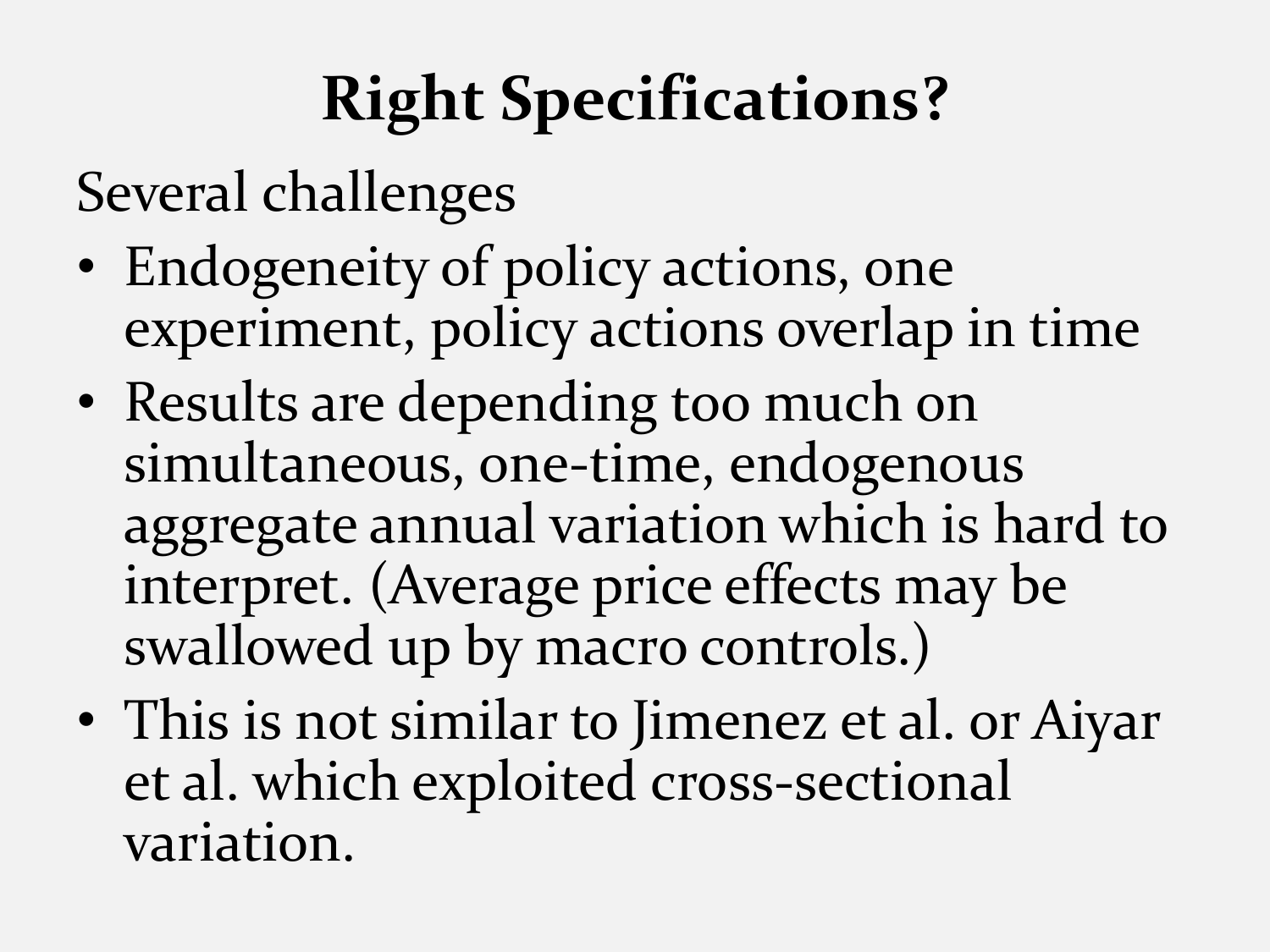### **Alternative Approaches**

- Panel VARs to rule out or try to model endogeneity (not very promising approach given one time shocks with overlapping policies).
	- Incidentally, lag specifications may be too short
- Exploit cross-sectional interactions (India project) with fixed year effects (give up on time series identification)
	- Not much discussion of provisioning variation from across the board change
	- Foreign capital flows and reserve requirements operate differentially on banks through wholesale funding market; banks vary in funding mix and costs of access
	- Monetary policy similarly works off dependence on wholesale market and access costs (large vs. small banks)
- Same approach applies to monetary policy interaction (define complementarity and test whether the effectiveness of MP depends on monetary policy).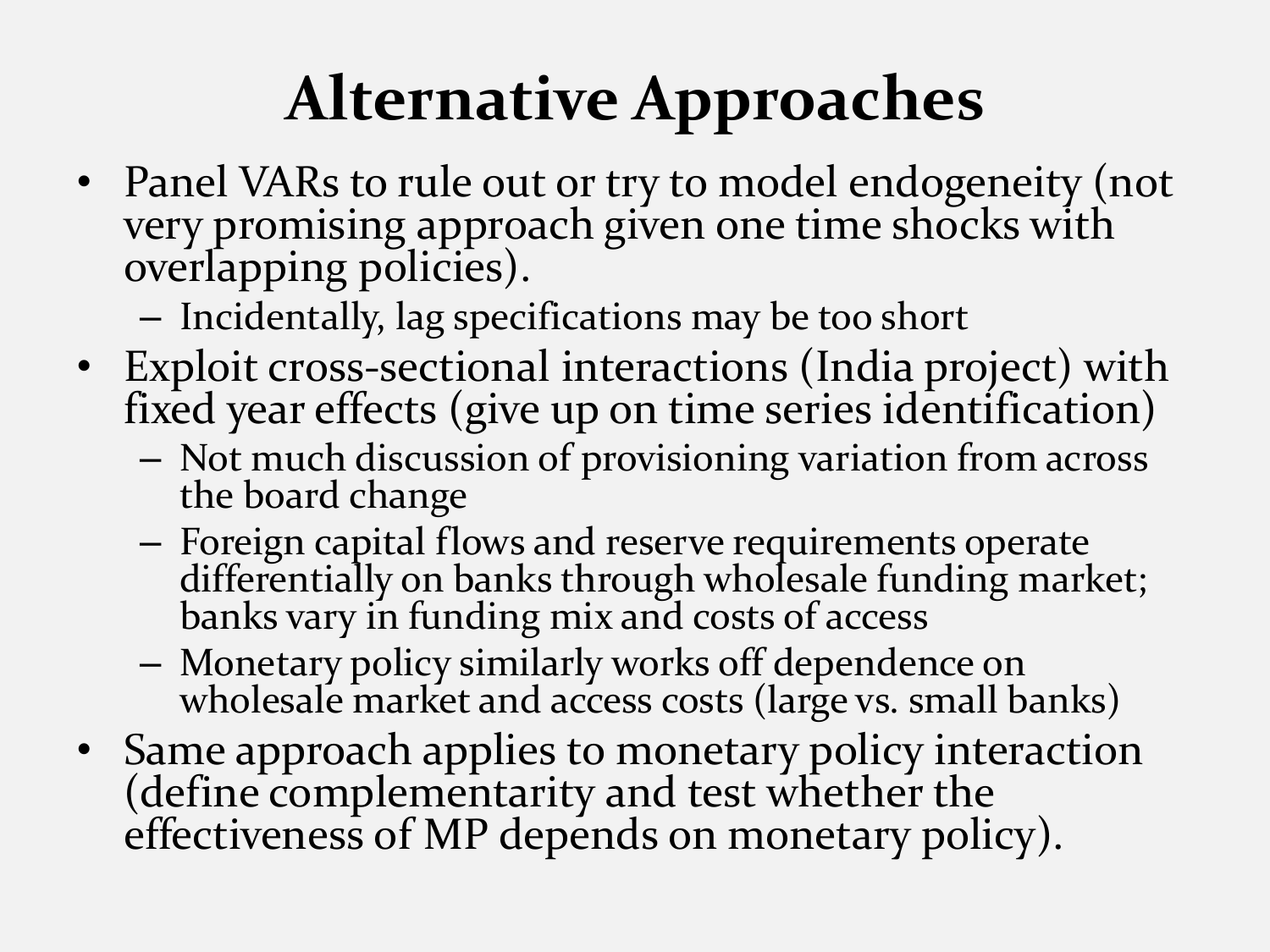# **Forward-Looking Objective**

- This last boom cycle may be different from next one with respect to which constraint will bind.
- Perhaps binding provisioning prevented foreign capital growth limit from being the binding source on loan expansion for many banks. But this may not be true next time.
- Interactions are helpful because they can identify which banks are subject to which influence, and therefore, likely to be responsive to a particular intervention.
- So interaction approach may be helpful for crafting policy in future.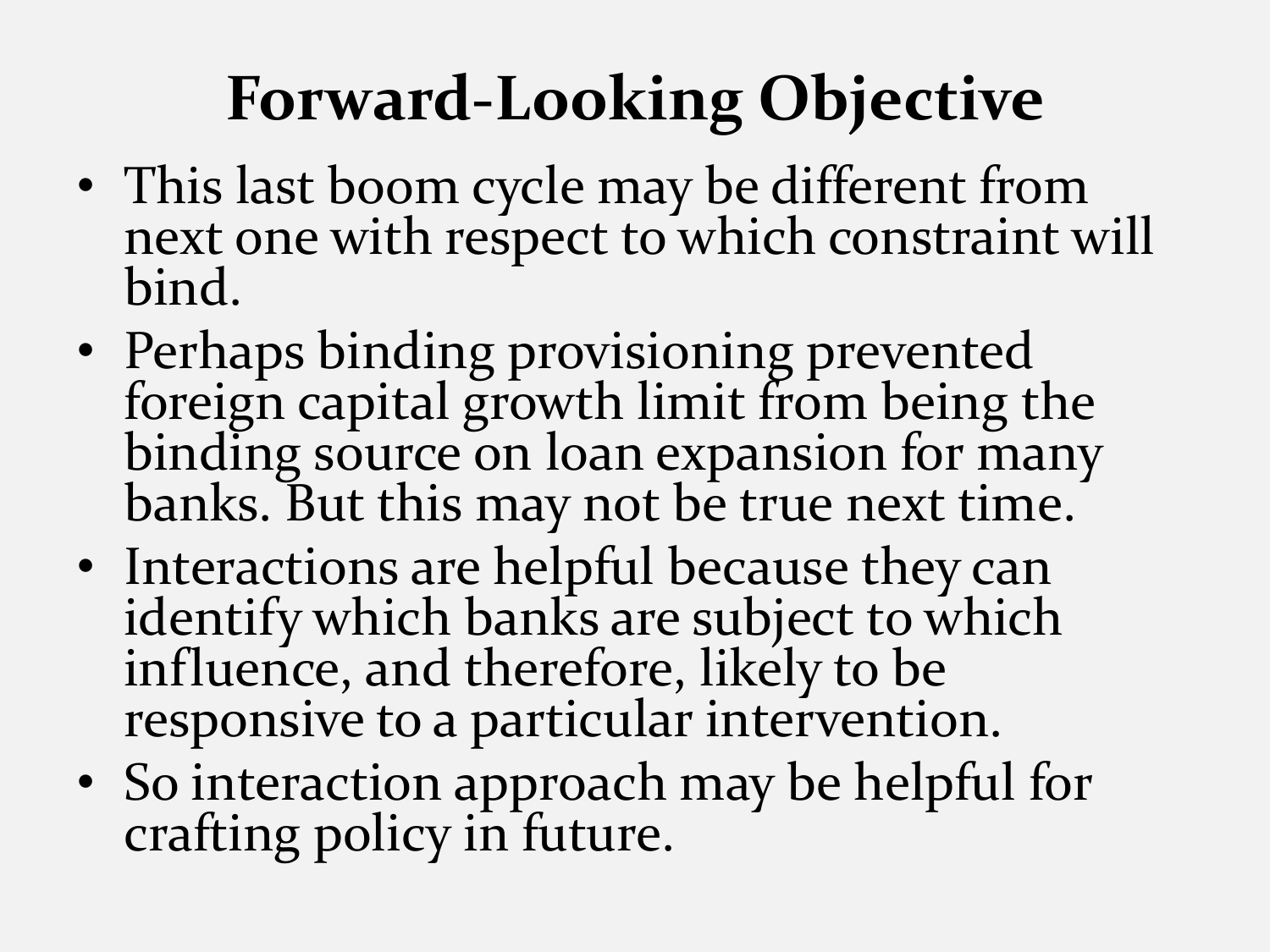## **Other Questions**

- Is tightening differential across sectors?
- Individuals vs. corporate borrowers?
- Large vs. small firms?
- Evidence of regulatory effects in responses?
- Buffer effects (can go either way)?